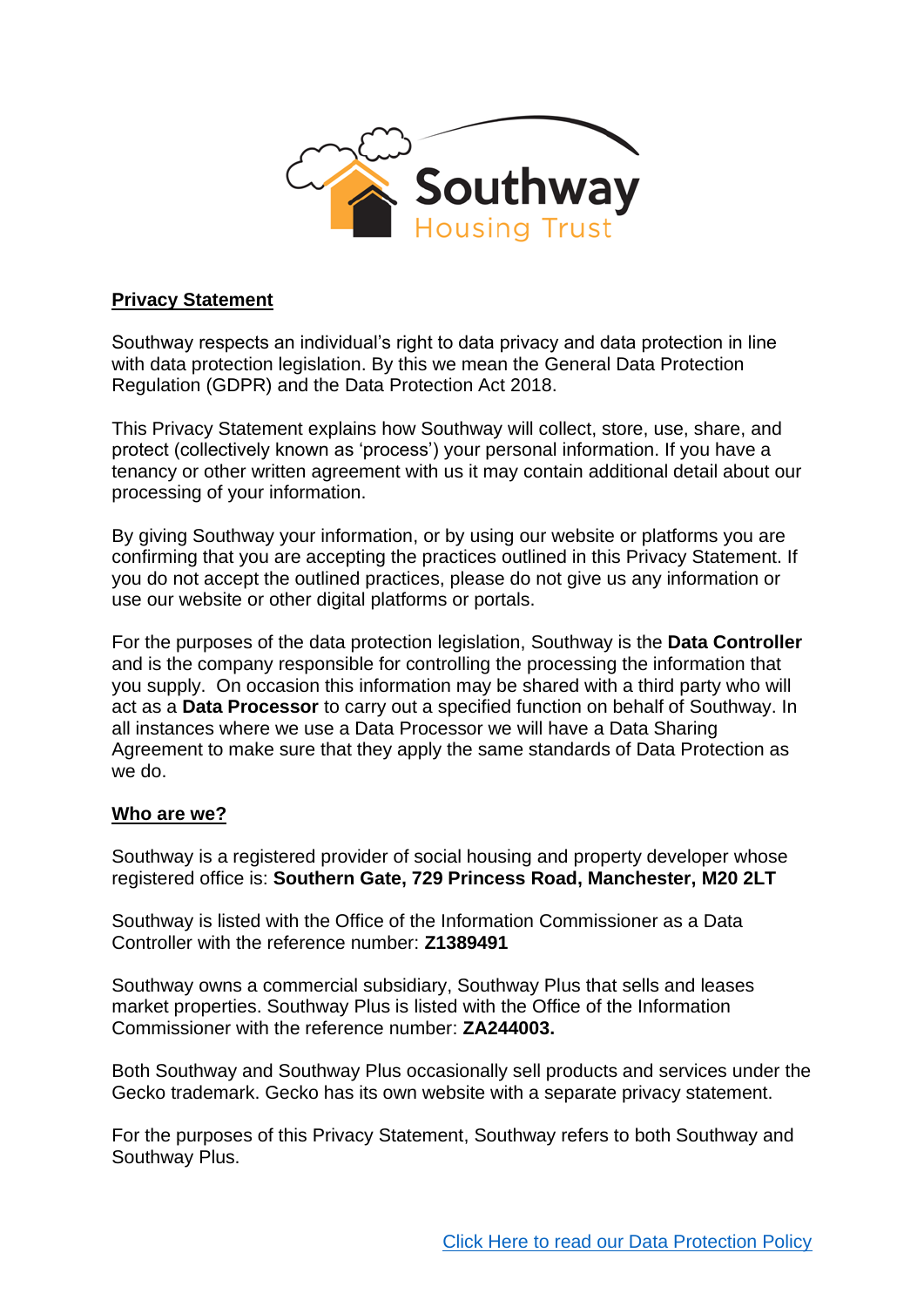# **Why do we process personal information?**

Data Protection legislation determines the lawful basis by which organisations can process data. In most cases, Southway uses your data for legitimate interests (to run our business), however we may also process your data for the performance of a contract, to comply with certain law or regulation, or in exceptional circumstances to protect the vital interests of data subjects.

## **What information is being collected?**

How you interact with us determines what information we collect from you. We aim to limit the amount of information we process to that which is reasonably necessary to provide you with our services. In order to limit information requests, we will combine information that we receive from different sources and process it together.

The types of information that we collect are as follows:

## **Personal Data**

This is information that could be used to identify you as an individual:

- Name (including previous names)
- Date of birth:
- Marital status;
- Nationality;
- Residential status;
- Income:
- Employment;
- National insurance number.
- Photograph.

We would typically collect this type of information in order for you to access a service or enter into a contract with us.

# **Special Category Data**

In order to access some Southway services and for legislative requirements, it may be necessary to collect what is known as special category information (previously referred to as sensitive personal information. This includes your:

- gender;
- race;
- ethnicity;
- religion;
- health;
- physical or mental health medical needs;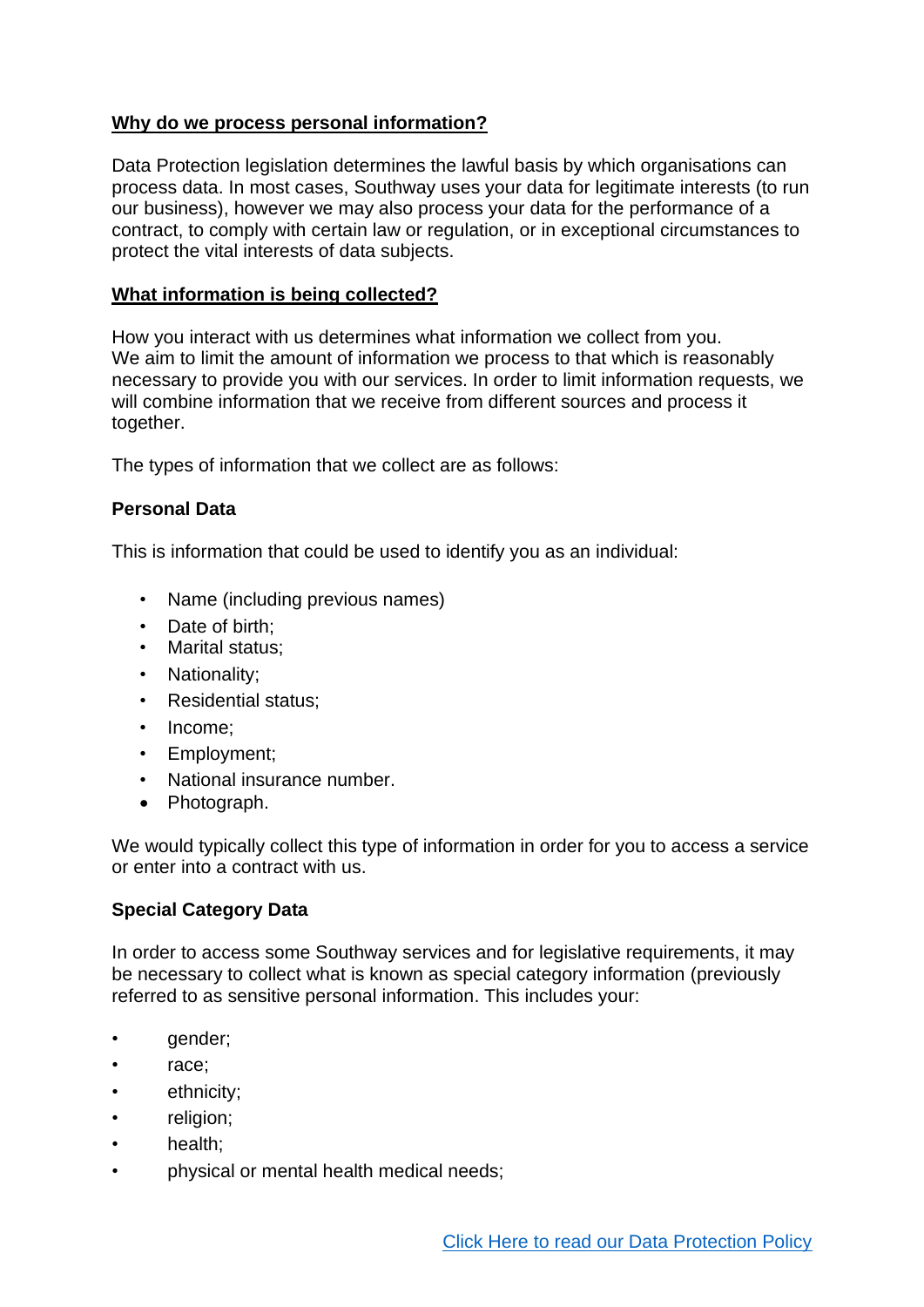- incomes and outgoings; and
- bank details:

# **Personal Contact information**

This is the information that you have given us in order for us to be able to contact you and includes:

- Telephone numbers;
- email addresses;
- Alternate postal addresses and in case of emergency; and
- Next of Kin details.

## **Online Account login information**

If you have set up an online account with Southway or Gecko this refers to your; first name, surname, e-mail address, password, date of birth, tenancy id and postcode.

#### **How do we collect your information and what is it used for?**

We collect information about tenants, prospective tenants and customers using the following media:

- Southway and Gecko websites and mobile sites
- Southway and Gecko online portals
- Southway and Gecko social media
- Our Customer Hub contact centres
- Letters and Application forms
- Personal interviews

There are a number of reasons why Southway processes your information. Please note that not all of the uses will be relevant to every tenant or customer, in some instances we will issue a separate specific Privacy Statement to explain the data we are collecting and why we are collecting it.

#### **Lettings**

The majority of the information that we hold about our tenants derives from when they sign for a tenancy. We routinely collect the following:

- Name, address and date of birth, National Insurance Number and other formal identification, so we can identify you.
- Contact details so we can get in touch with you when we need to.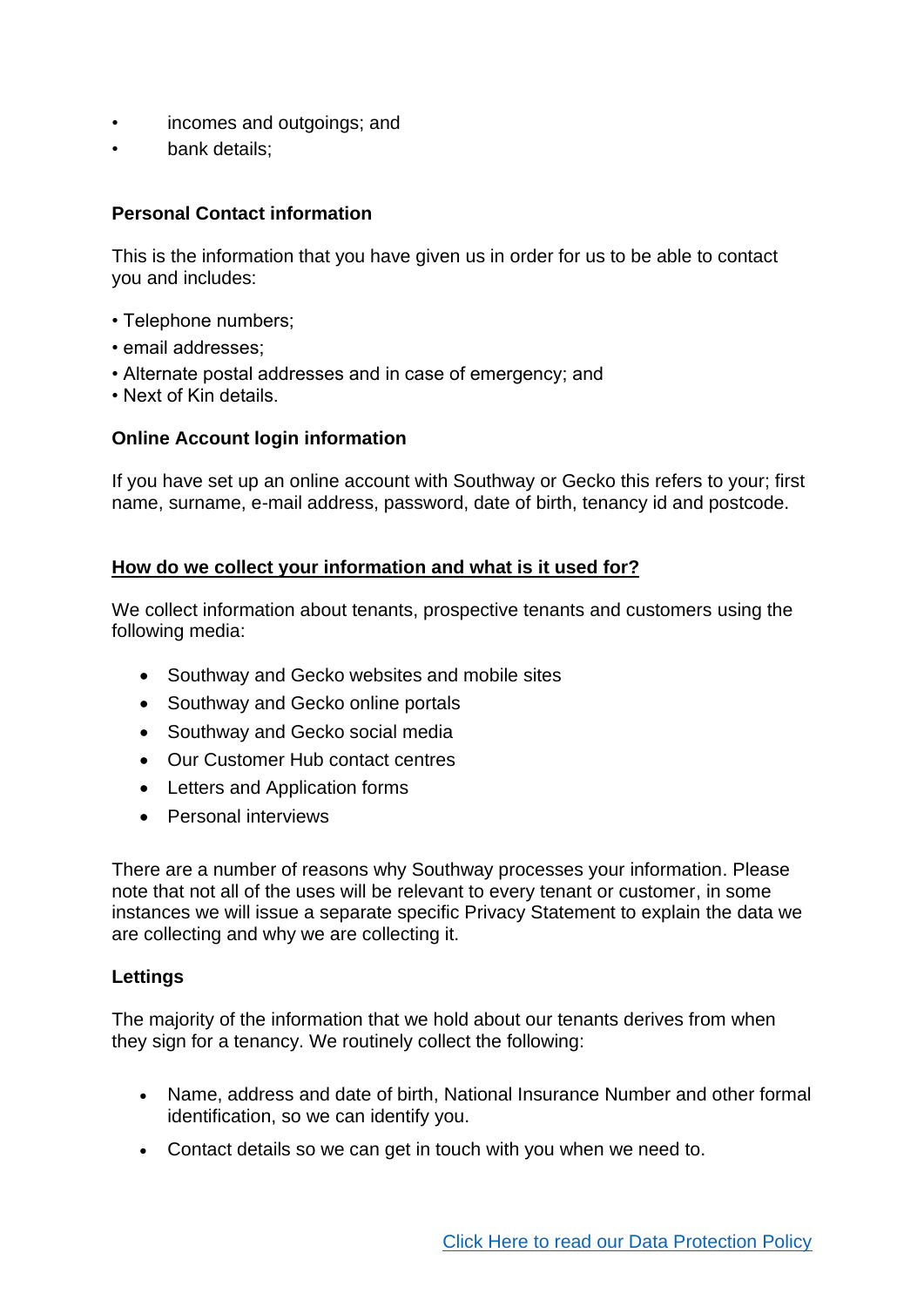- Your financial circumstances including information about benefits you receive, how much you earn, any debts and any other income you receive. If you're going to be a tenant, we need to confirm you are eligible to rent the home and can afford to pay the rent.
- Communication preferences we have a diverse range of customers and it is helpful for us to know information about you which helps us to communicate with you in the way you find easiest. We might therefore ask you to share information about:
	- Disabilities if this impacts on how we communicate with you. For example, if you are deaf we can use assistive technologies to talk to you; if you have mobility issues we will make sure we wait patiently when we knock at your door or call you; if you have learning difficulties we can contact your support worker.
	- Your preferred language, for example if English is not your first language we can access translation services.
- We collect the name, age and if appropriate contact details of the people who live with our tenants. We use this information to:
	- Confirm that you aren't sub-letting your home
	- Identify any overcrowding issues
	- Contact someone in the house if we can't get hold of the tenant or have concerns for their safety
	- Identify potential tenancy fraud

We will take a photograph of anyone who will be moving into the property who is over the age of 18 to help prevent tenancy related fraud.

When you sign up for a tenancy, we will ask you to complete a form so that we can supply information to the Ministry for Housing Communities and Local Government (MHCLG) about social housing lettings.

To ensure that you have services ready for when you move in, we may pass your details to an Energy Supplier. Once you moved in to the property you are free to change Energy Supplier.

We will notify all new tenants how to access a copy of this privacy statement.

## **Tenancy Management**

In order to maintain your tenancy with us, we may use the information that was given to us when the tenancy was set up. This would include your personal information and contact information along with information about the other people in your household. This will allow us to ensure that you are paying your rent, deal with any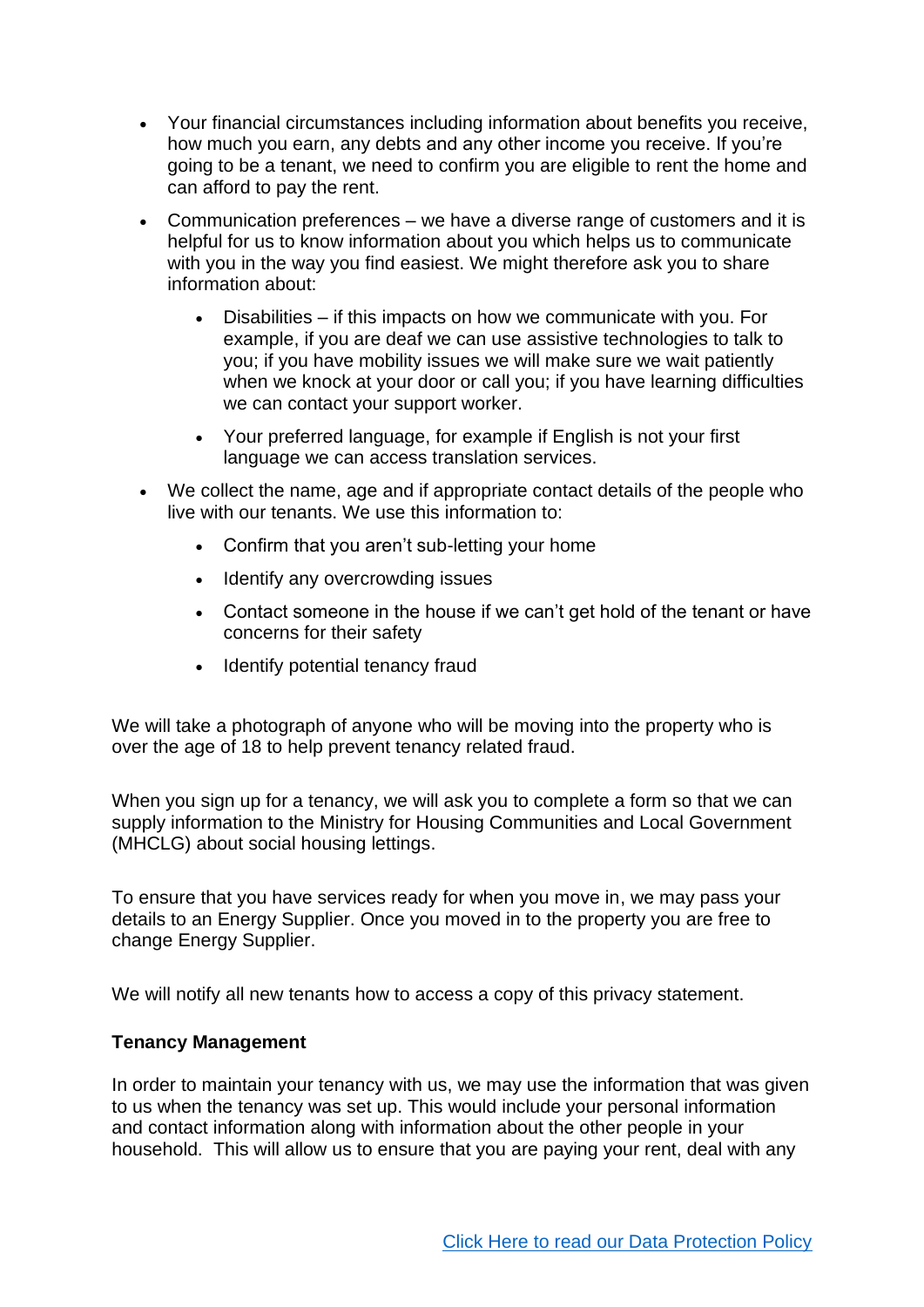repair issues, investigate tenancy breaches and offer other general tenancy management services.

We will automatically set you up with an online account. This is your personal account and only you have access to this account and the information in it. You are under no obligation to register but by doing so, you can access our online repairs booking system 24/7 and raise repairs quickly and easily. You can also view your rent account, make rent payments and much more.

# **Age Friendly Schemes**

If you live in one of our Sheltered Schemes we may need additional sensitive information to provide you with the services you require, for example to assist you with a housing enquiry, community alarm monitoring or seeking access to care or wellbeing services. This may come directly from you, or from a third party on your behalf, for example from a family member or GP. Examples of this sensitive information includes any medical conditions you may have or your racial or ethnic origin.

We will normally only hold, use and share this 'sensitive' information with your explicit permission, although there may be reasons when we are required to do so by law, or to protect your vital interests. In such circumstances we may process your information without your knowledge or consent.

Anyone living in one of our With Care schemes will be provided a copy of a specific With Care privacy statement when they sign for a tenancy.

# **Support Services**

We also provide services that help to sustain tenancies. When doing this it may be necessary to process a tenant's special category data. Examples of this include

- Our Advice Services team, with consent, using a customer's income and outgoings to establish benefit entitlement.
- Our Early Help Team making referrals for additional support.

We will only process Special Category Data in these instances with your explicit consent

## **Anti-Social Behaviour**

In order to manage anti-social behaviour cases, we may share information on existing tenants regarding unspent criminal conviction/s and offences with our solicitors or other legal advisers.

If there is a record of anti-social behaviour, criminality or violence at your property we may place a maker on our Housing Management system to indicate this.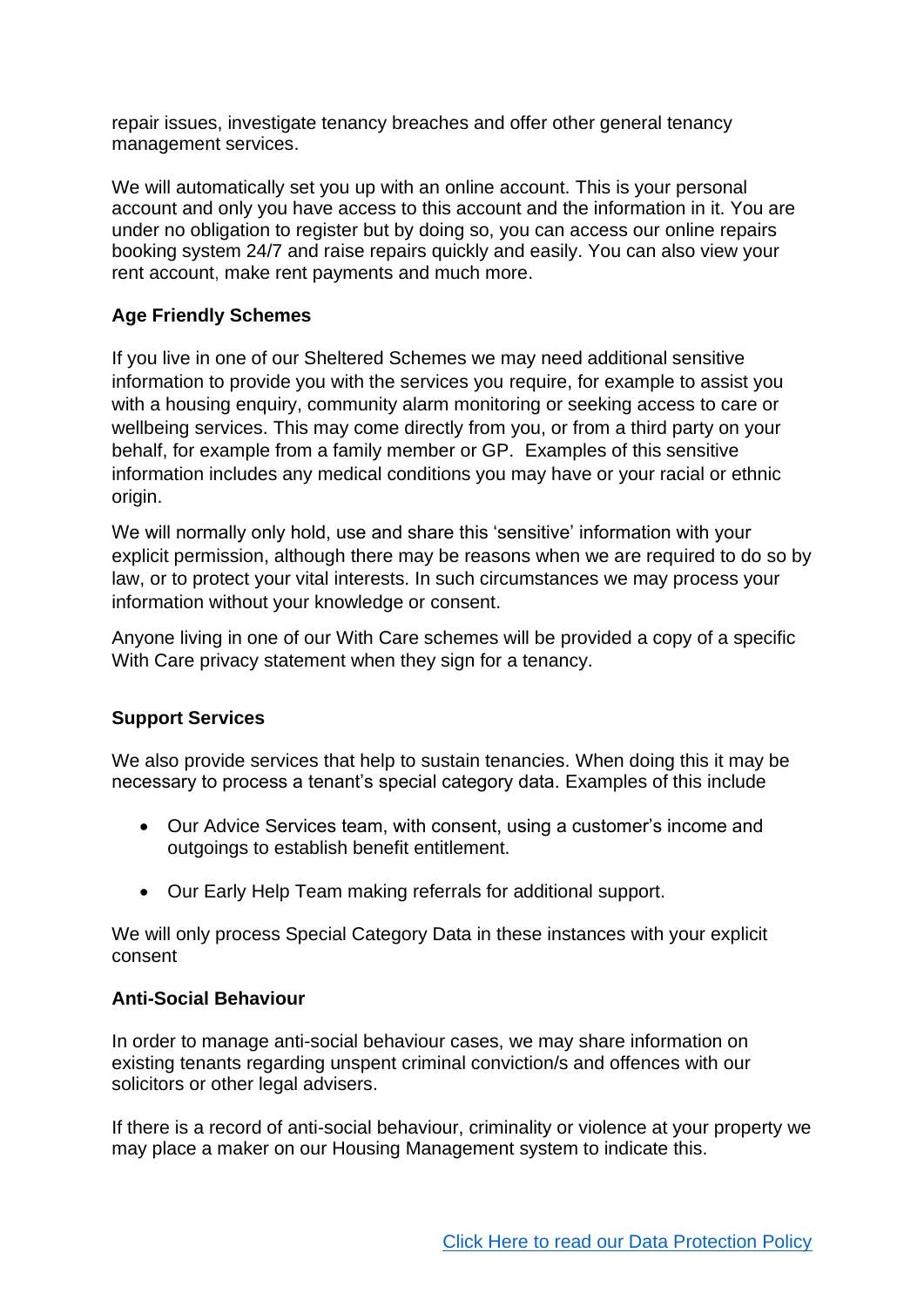# **Criminal Convictions and Offences**

We will collect information relating to criminal convictions from rehousing applicants to ascertain whether they are unsuitable to be a tenant of Southway by reason of their behaviour or the behaviour of a member of their household. This information may be shared with senior representatives from the National Probation Service, Community Rehabilitation Company, Greater Manchester Police, Directorate for Adults, Other Registered Providers and Southway staff (on a need to know basis only)

## **Use of CCTV and Sound Monitoring**

We use CCTV for the prevention, detection and investigation of anti-social behaviour and crime. We comply with the GDPR under the use of CCTV and the Information Commissioner's current CCTV Code of Practice. We may disclose CCTV footage (by way of a DVD or other suitable method) to:

• Law enforcement agencies, where it is believed that the images will assist in a legal enquiry.

• Prosecuting agencies.

Residents and other third parties may not view CCTV footage, with the exception of residents who have been recorded on the CCTV and make a valid Subject Access Request.

We hold CCTV recordings, not subject to an investigation, for a maximum of 3 months.

Some tenants choose to fit their own CCTV, or similar systems for surveillance, for example Ring Doorbells. If you do this you must ensure that it does not breach your tenancy agreement, or any relevant. Southway will not accept any liability for Data Protection Breaches caused by CCTV or surveillance that you have installed yourself.

On occasion, when investigating an Anti-Social Behaviour complaint, we may use sound monitoring equipment to detect excessive noise coming from one of our properties. We will explain your rights and obligations in relation to Data Protection when we install or supply you with noise monitoring equipment.

We will destroy all sound recordings once the Anti-Social Behaviour case is closed.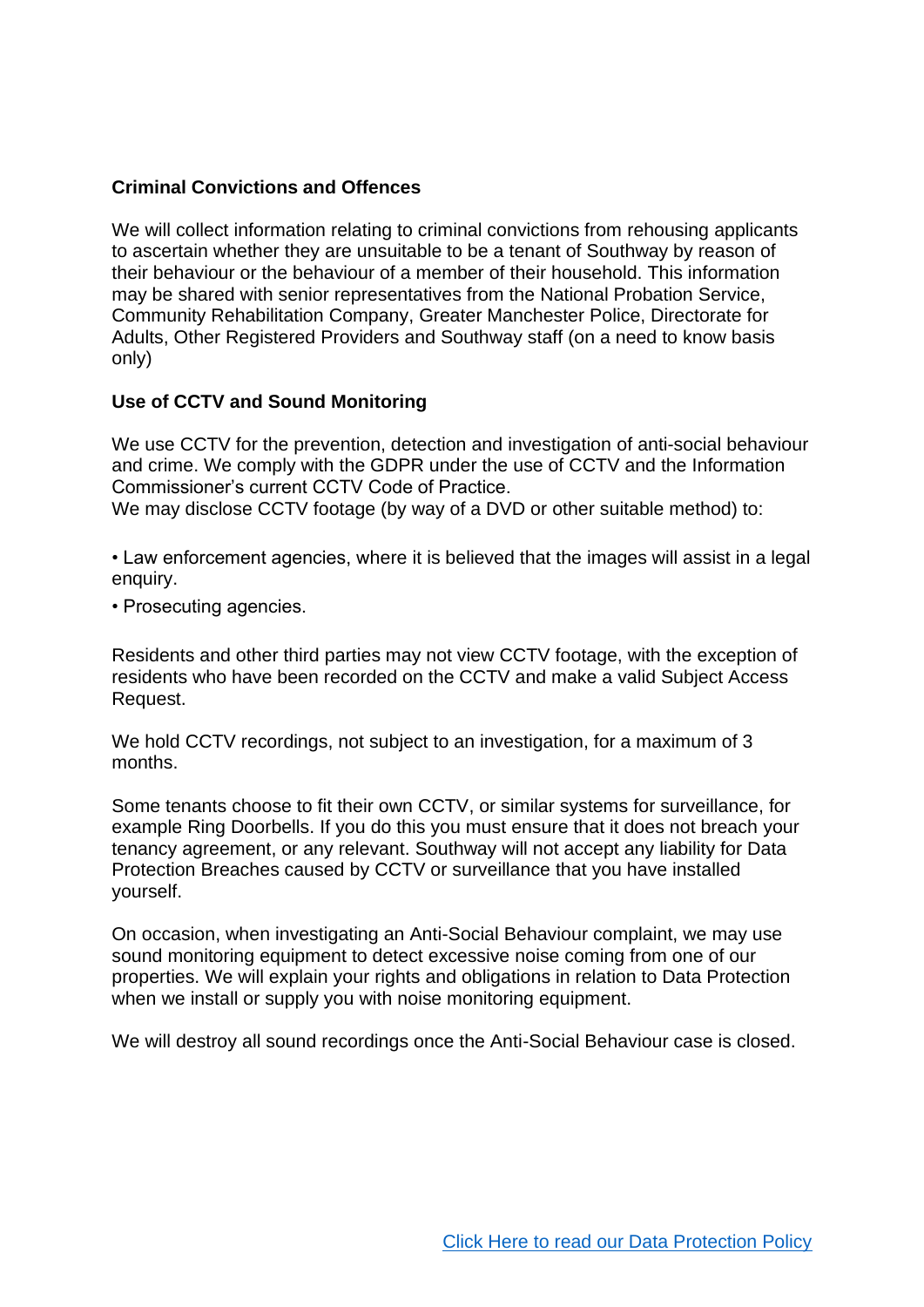## **Customer Engagement**

For service improvement and to encourage customer and tenant engagement, we may collect feedback. This can be online, via e-mail, or through paper surveys.

## **Community Events and Photographs**

We hold regular events at our buildings, or within the community to which we invite Southway tenants and other local residents. We may take photographs at the event and use this as promotional material on our Website, Social Media sites and Tenant Newsletter 'Southway Stories'. We will make clear to anyone attending the event that their image may be used in this way and give them the opportunity to opt out if they wish to do so.

#### **Competitions**

On occasion we may run competitions for which entry may require customer's or tenant's personal information. For compliance purposes, the information and general location of the winner may be published or shared.

#### **Marketing and Communications**

We may collect and use your personal and contact information to send you marketing communication, through emails, text messages, and postal mailings. These communications are sent for a range of reasons, including;

- The latest Southway news and community events
- Training or Employment Courses that may be of interest.
- Southway Products or Services (e.g. Shared Ownership Properties)

You can ask to stop sending you information on these products at any time. There are some items that we are legally obliged to send you and from which you cannot withdraw consent, an example of this is the annual rent statement.

If you participate in a promotion that involved a third party and you agree to receive marketing information from them, you'll need to contact them directly to withdraw consent from receiving further marketing materials from them. Southway produces a quarterly newsletter, Southway Stories, which it sends to all of its tenants. If you do not wish to receive this please contact the Southway Hub [connect2southway@southwayhousing.co.uk](mailto:connect2southway@southwayhousing.co.uk)

#### **Visitor feedback**

This is information you voluntarily share with us about your experience with Southway and includes unsolicited comments, suggestions and feedback which is typically collected in surveys, user groups, contact forms and emails

## **Equality and Diversity**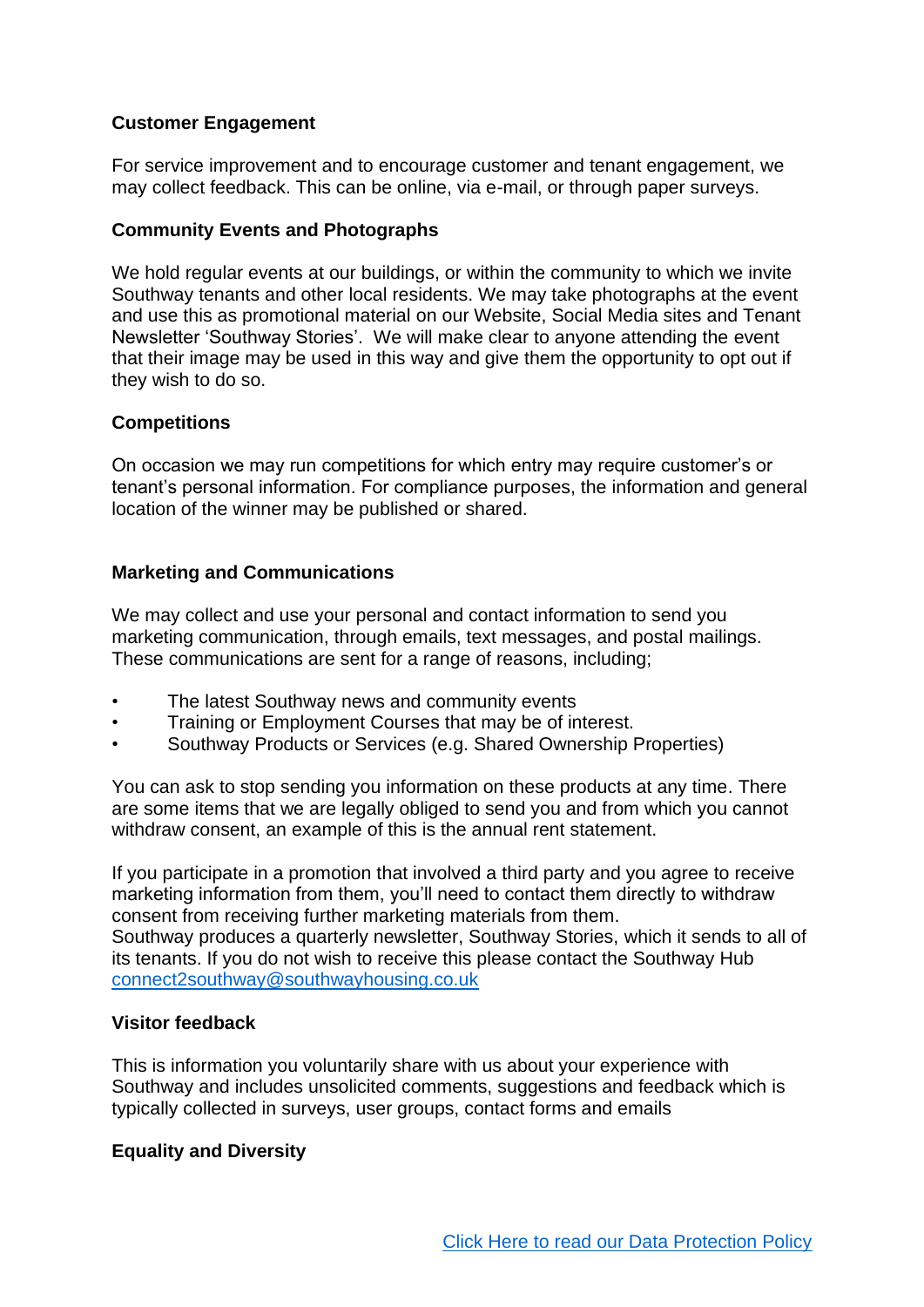For legal compliance and reporting purposes and to meet, we may use special category data relating to gender, ethnicity, sexuality, race and disability. We will anonymise data of this nature when including it in reports.

## **Third Party information**

We may also obtain information about you from other sources. As an example we may hire a third-party organisation to collect information on our behalf to conduct surveys that provides us with additional information on our tenants to shape and improve our service delivery. An example of this is the bi-annual star survey which is sent to all residents and satisfaction surveys once you have received a service from us.

## **Monitoring**

We may monitor and record communication with you (such as telephone conversations and emails) for the purpose of quality assurance, staff training, fraud prevention and dispute resolution.

## **Information about other individuals**

If you give us information on behalf of someone else, you must confirm that the other person has appointed you to act on their behalf and has agreed that you can give consent on their behalf to the processing of their personal data. If you request data about other individuals, you will need to provide proof that they have consented for you to have the information this

## **Children**

In accordance with the General Data Protection Regulation, Southway will also seek consent from parent/guardian of children in order to process their information and if they're over 16 years old, we will seek their consent.

#### **Protecting your personal information**

We are committed to ensuring that your information is secure. At all times Southway will take both technical and organisational measures to protect the confidentiality and security of personal information, irrespective of the method of collection. This includes:

• Training all of our staff on data protection matters, so that they know how to keep your information safe and what they can use it for.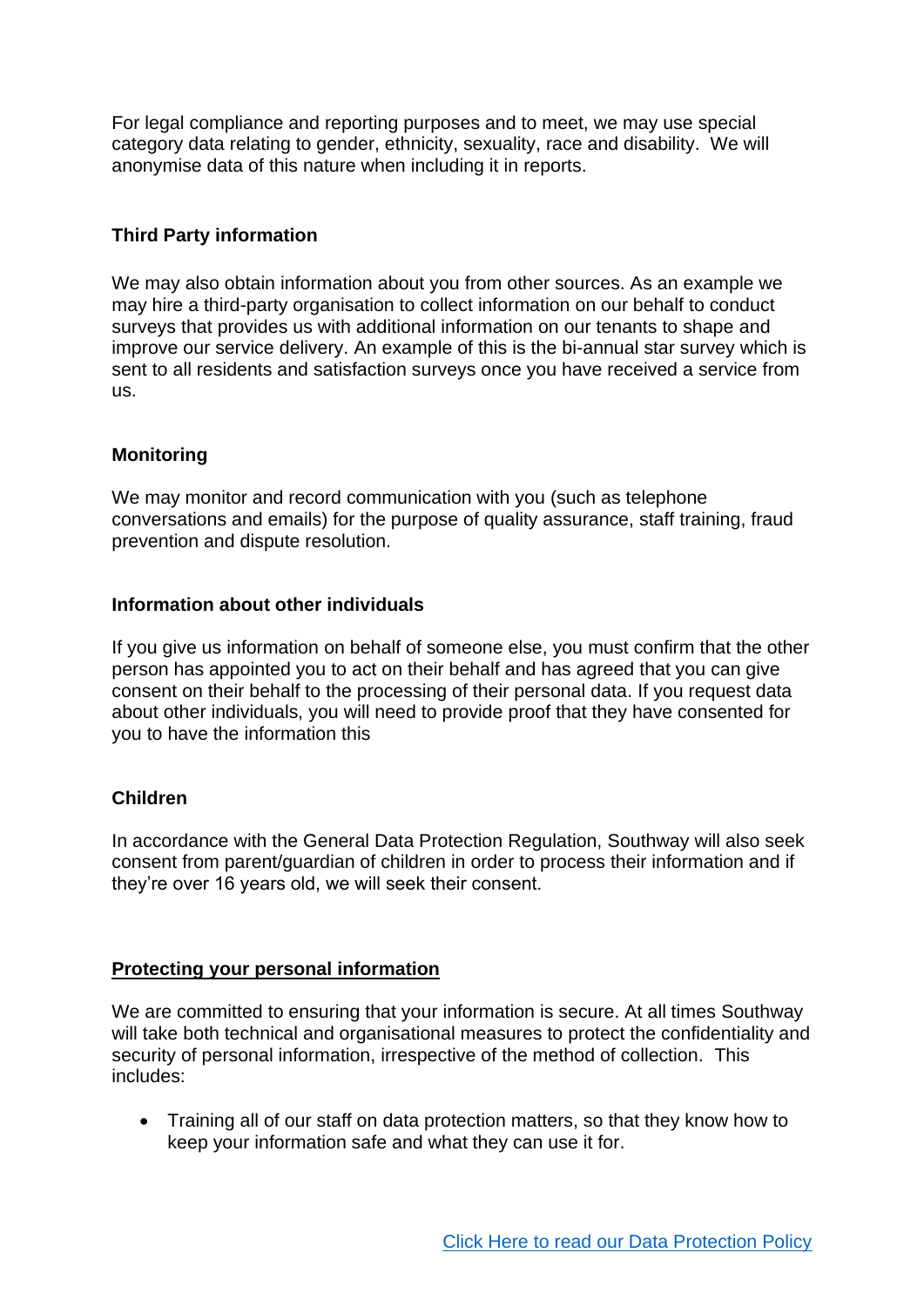- Using a user name and password to access our computer systems, so there is less risk that someone will be able to log on who isn't authorised.
- Keeping information held on paper in our office in locked cupboards with only staff that need it having access to it.
- Asking you some questions to confirm your identity when you get in touch with us.

We hold some paper records. These are stored securely at our offices and are confidentially shredded by a reputable firm when we no longer need them.

## **Refusing to give us personal information**

There is certain information that we must hold in order to fulfil our obligations under your Tenancy Agreement and deliver core services. You have the right not to share further information with us. However, this may mean that we are unable to offer you additional services or tailor our services effectively to your needs.

Where you have given consent for us to use your information, for example to send you marketing emails, you have the right to withdraw this consent at any time.

## **Disclosing your personal information**

We will never share information with any third party that intends to use it for direct marketing unless we have received specific consent from the individuals involved. There are occasions where we will need to share your information with selected third parties. In these cases, Southway will have a Data Sharing Agreement which ensures that your information is private, secure and only processed for the reasons specified by Southway.

In some instances, Southway will require your specific informed consent to process your information. On these occasions, the consent will be recorded, and you have the right to withdraw it at any time.

Information will only usually be shared with the following types of third parties.

# **Contractors**

In order to provide a service to you, it may be necessary for Southway to appoint a contractor; an example of this would be carrying out a roof repair. The contractor would need to know your name and address in some cases your contact details in order to carry out the appointment.

If there is a history of violent behaviour at the property, we may disclose this information to help keep the contractor safe.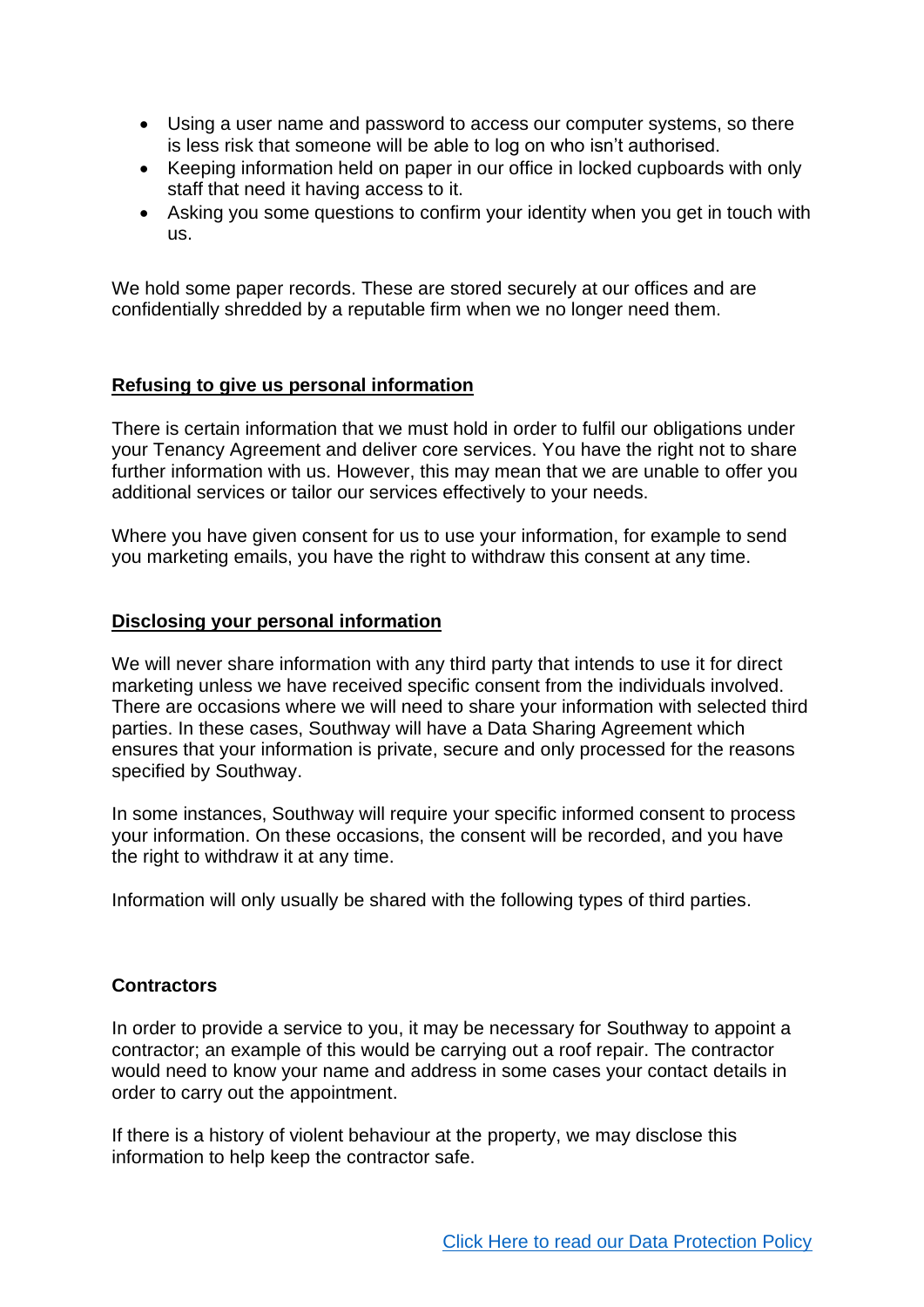## **Other Service Providers**

Southway relies on a number of third parties to provide services who may not necessarily need to contact customers. This includes the following

- We sometimes share your information with Government agencies to help you with benefit claims and any tenancy issues, and to help them to fulfil their public tasks. This includes Social Services, local authority council tax and benefits departments, the Department for Work & Pensions (DWP) and HMRC. We may share information with the DWP if you are in receipt of Universal Credit and have significant arrears, in order to make a request for your housing benefit to be paid direct to us.,
- If you owe us money, we will make a referral to our internal debt and welfare advisors who can help you with any financial management issues you have. We may also share your data with tracing agencies for the purpose of seeking payment or repaying you if you are in credit.
- We will share your information with third parties including the Police and other law enforcement agencies, emergency services and lone working service providers in order to prevent or detect a crime, or where we believe the health & safety of an individual is at risk. We will share personal data with a Local Authority in relation to any fraud prevention/detection work they carry out.
- We retain the right to share forwarding address details to other organisations, such as utility companies, for any debt accrued during your tenancy, once it has been terminated
- Where we are providing you with debt advice, we may share your details with other debt advice agencies to provide that service. With your permission, we will also contact your creditors, DWP, HMRC, HMCTS, the local authority, other advice services, charities and schools.
- We will work in collaboration with other agencies, for example healthcare providers, law enforcement agencies, charities and third sector, in order to provide our customers with a more complete and co-ordinated service.

To enable us to provide a service to Tenants 24 hours a day, 365 days a year, we have a data sharing arrangement with Wythenshawe Community Housing who provide an Out of Hours Telephone Service. They have limited access to some of the information held on our housing management system in order to arrange repairs and deal with emergencies

## **Legal and Business transfer**

There are occasions when we are required by law to disclose your information, for example, to comply with legal proceedings or to protect the safety or rights of Southway, its customers or the general public.

In the event of a merger or acquisition of part or the whole organisation, the partner or new owner will have access to the information obtained by Southway and its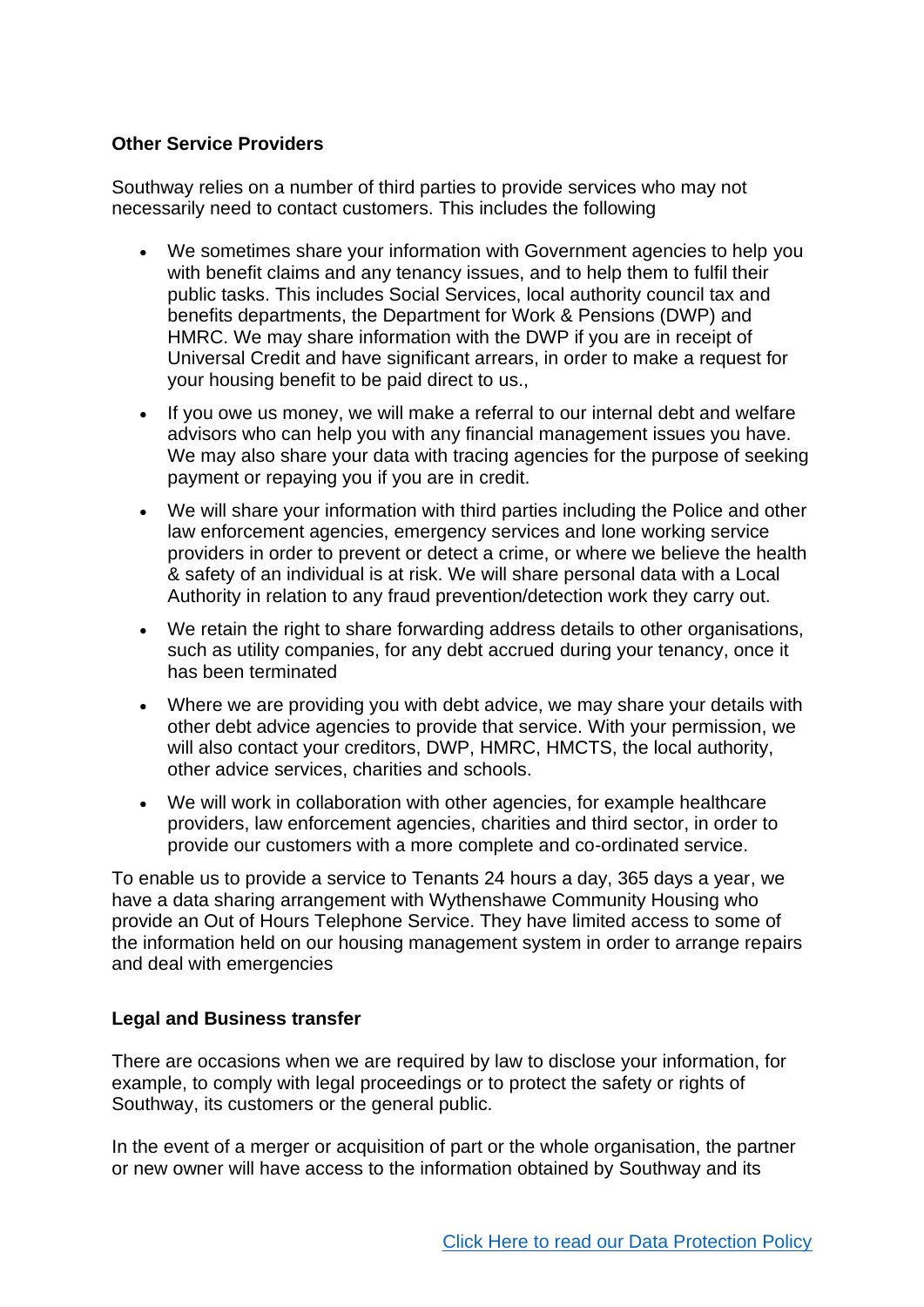information could be transferred as part of reorganisation or similar event if permitted by and carried out in accordance with the applicable law.

## **Your individual rights**

Under the terms of GDPR you have a number of rights in relation to how Southway processes your information. These include:

## **Right to be informed**

You have the right to ask us why we're collecting your information, how will it be processed, for how long, who we will be sharing it with.

## **Right to access**

You have the right to access the personal information that we hold about you and to obtain a copy of it if you wish. This is called a Subject Access Request (SAR) and it's free of charge. This is more formal than for example, asking for a second copy of your rent statement. For more information on SARs, please email us at [connect2southway@southwayhousing.co.uk](mailto:connect2southway@southwayhousing.co.uk)

#### **Right to rectification**

If the information we hold on you is incorrect, you have the right to ask us to correct it without undue delay and free of charge. You can exercise this right by contacting us at [connect2southway@southwayhousing.co.uk](mailto:connect2southway@southwayhousing.co.uk) . Please note that there may be occasions where we require additional information in order to process your request, for example a change of surname.

## **Right to Erasure/be forgotten**

You have the right to request that all data held about you by Southway which identifies you is deleted. You can also make this request at any time but please note that we may be compelled to retain your information due to specific legislative or regulatory requirements, or legitimate business reasons. For example, we need a certain amount of information to manage a tenancy and we wouldn't wholly delete the records of a former tenant who owed us rent at the conclusion of their tenancy.

## **Southway employees**

As well as holding data on its tenants Southway has 200 staff on whom it holds personal and special category data to enable delivery of its services. Southway will maintain a separate privacy statement relating to how data is processed by the Human Resources Team, which will be made available to all staff.

## **Technical computer information**

## **Servers**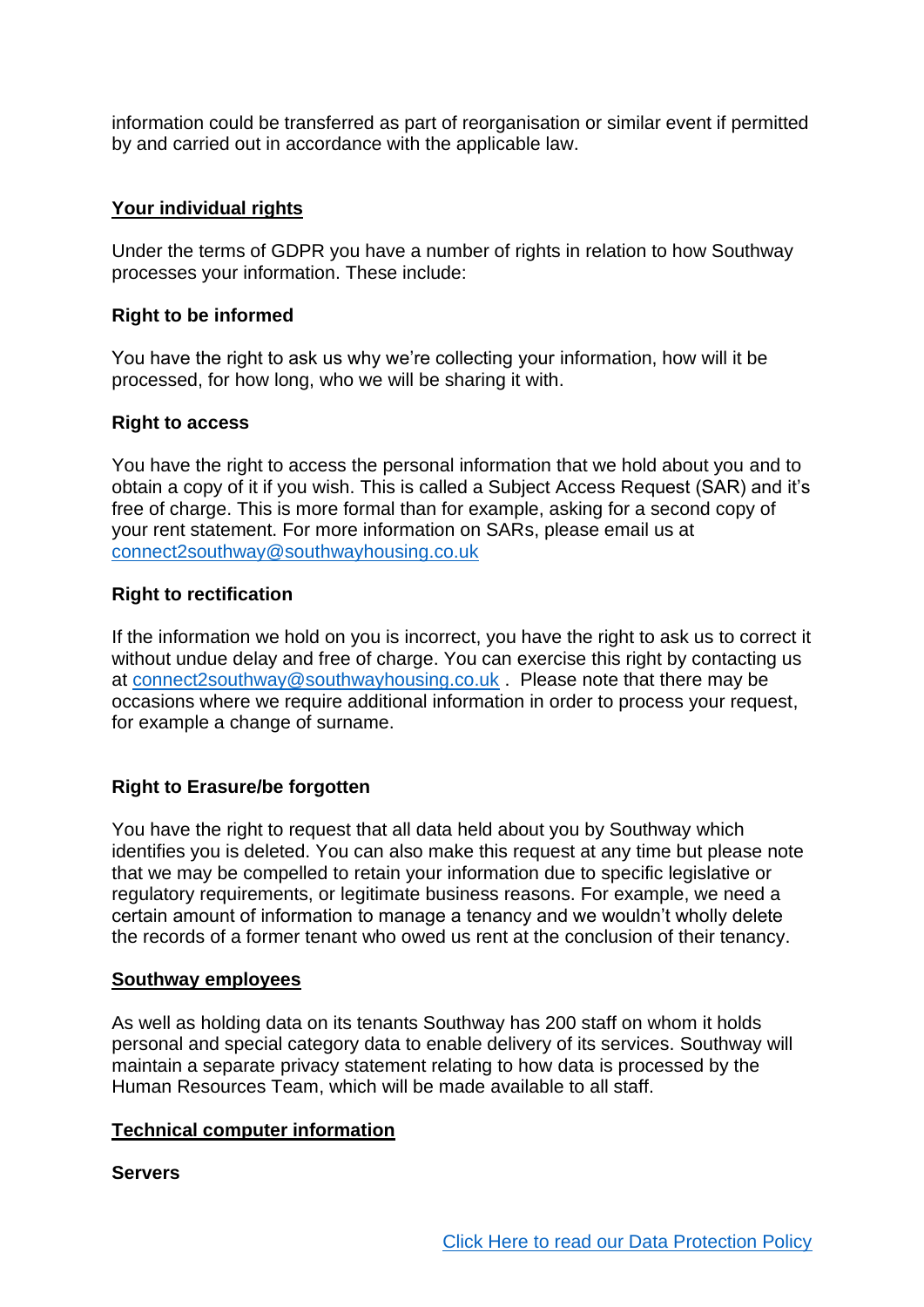The servers which host our computer systems are based in the UK. We have agreements in place with service providers to ensure that your information is kept safe and in line with data protection law.

## **Cookies**

Cookies are text files placed on your computer to collect standard internet log information and visitor behaviour information. The information contained within the cookie can include the IP address, operating system and browser information. This information is used to track visitor use of the website and to compile statistical reports on website activity. For further information, visit: www.aboutcookies.org or www.allaboutcookies.org.

You can set your browser not to accept cookies and the above websites tell you how to remove cookies from your browser. However, in a few cases some of our website features may not function as a result

# **Spamming**

Spamming is where unsolicited e-mails are sent to you containing advertisements or marketing related materials without your consent.

In accordance with the General Data Protection Regulation, Southway will not send you spam emails and we will not share your email address with third parties for them to use in this way.

If for some reason you believe you have received spam e-mail from Southway please contact us at [connect2southway@southwayhousing.co.uk](mailto:connect2southway@southwayhousing.co.uk)

## **E-mail**

We use Transport Layer Security (TLS) to encrypt and protect email traffic in line with email information security policy. If your email service does not support TLS, you should be aware that any emails we send or receive may not be protected in transit.

## **Links to third-party sites**

On occasion our websites or platforms may have links to third party sites, visiting these sites is done so at your own risk and we do not control or have any responsibility for the content or practices of any third-party site, application or feature. Please check the relevant third party's privacy policies before you submit any personal data to these websites.

We use MailChimp for distributing promotional material and Survey Monkey for conducting online surveys. Both of these systems are hosted in the United States. While they are outside the jurisdiction of GDPR they subscribe to Privacy Shield, a system that is certified as providing a level of protection to meet compliance with GDPR

## **Retaining your personal information.**